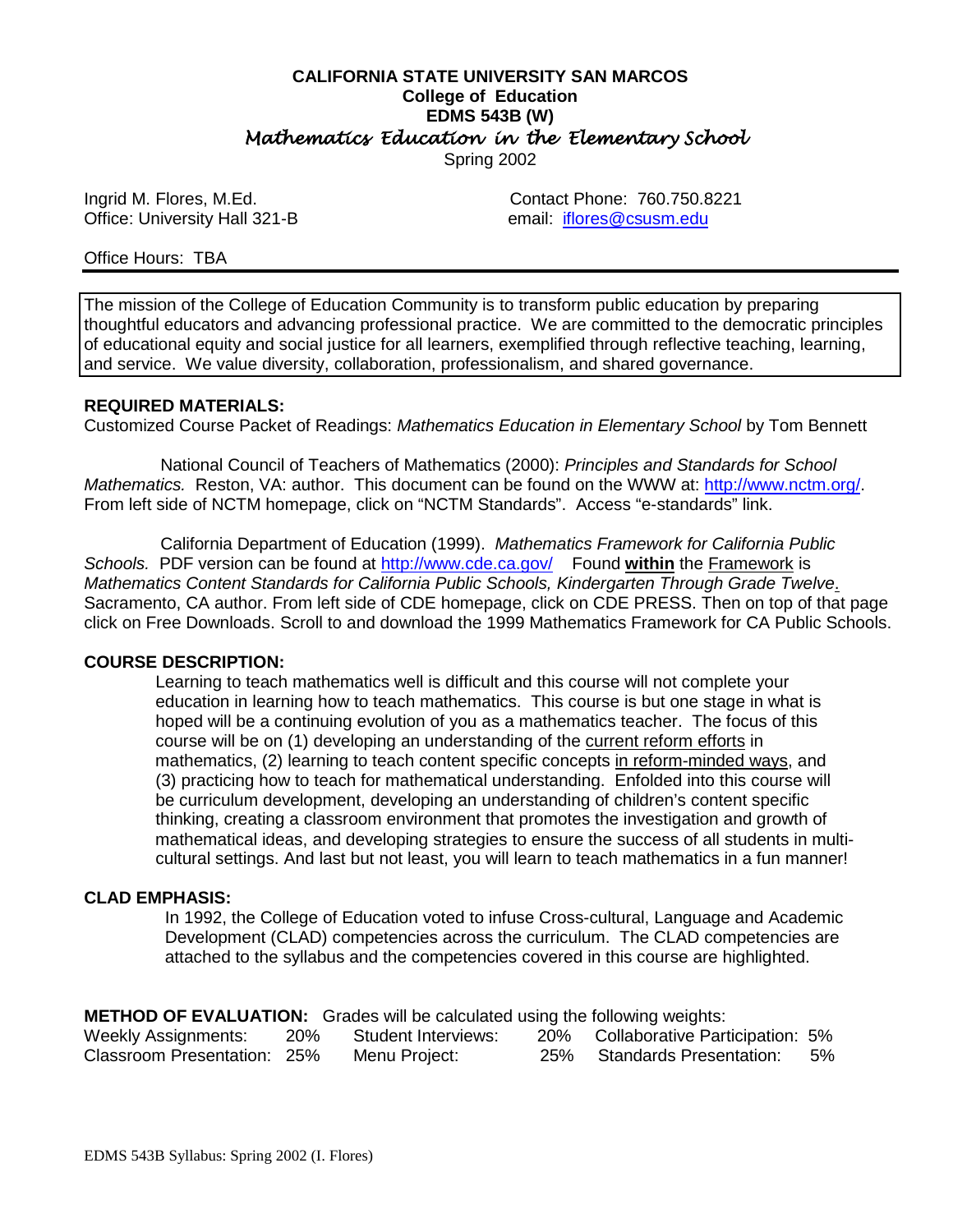- Weekly Assignments (20%) Each week students will write a "meaningful" one page reflection on the article(s) assigned to be read for that week. Each assignment will have ½-inch top, bottom and right margins and a 1-inch left margin. Use an "11" font and double spacing with **only** your name and class session as a heading. These reflections should not repeat what is in the assigned readings. Instead, reflect on, analyze, and connect what is contained in the readings to your own educational experiences, beliefs and thoughts.
- Student Interviews (20%) You and one of your classmates will conduct a series of three different student interviews based on questions provided in class. For each interview, you will ask questions to any one student at a predetermined grade level. The purpose of this activity is to get you to begin thinking about students' mathematical understanding, to learn how to effectively pose questions and interpret the meaning of students' answers, and to provide you with valuable opportunities to interact with students.
- Classroom Presentation (25%) Working in small groups you will develop a lesson on a predetermined mathematical topic that you will present to the class. The purpose of this activity is to help you learn how to design effective mathematical activities that reflect the current reform efforts, to provide you with an opportunity to begin compiling mathematical activities that will prove beneficial when you teach, and to provide you with an opportunity to practice teaching mathematics. You will receive feedback on your lesson from your peers as well as the instructor.
- Menu Project (25%) Student pairs will create a menu (classroom learning center) of tasks which enhance learning by fostering the development of children's mathematical thinking. The tasks which comprise the menu should also lead to the understanding of more general math concepts.
- Standards Assignment (5%) You will give a brief, oral presentation (no more than five minutes) in class of a predetermined mathematics curriculum standard(s). This will be assigned to each student during Session 1.
- Collaborative Participation (5%) Defined as **actively** engaging in discussions/activities in **all** class sessions. A **positive attitude** is also part of the criteria for this definition.

**GRADING SCALE:** Grades will be based on the following grading scale:

| A 95 - 100 % A-90 - 94 %         |             |
|----------------------------------|-------------|
| B 85 - 89 %                      | B-80 - 84 % |
| $C_{\dots}$ 75 - 79% C- 70 - 74% |             |
|                                  |             |
| F below 60 %                     |             |

**Punctual attendance and active participation** are essential in this class, not only for you to learn, but so that others may benefit from your input. Due to the dynamic and interactive nature of this course, all students are expected to attend all classes and participate actively. Consistent with the CoE's Attendance Policy, if more than two class sessions are missed, your grade will be lowered one letter grade. For grading purposes, two late arrivals or early departures of more than 15 minutes will be considered the same as one missed class session. Students missing more than 20% of class time may fail this course. Please discuss with me any extenuating circumstances that will cause you to miss class prior to your absence. Attendance will be taken at each class session. Furthermore, grades on assignments turned in late will be lowered unless **prior arrangements** have been made with the instructor.

**Plagiarism and cheating:** Please be sure to read and understand the university policy on plagiarism and cheating as it will be strictly enforced. Academic dishonesty will not be tolerated and will result in a failing grade for this course and be reported to the University.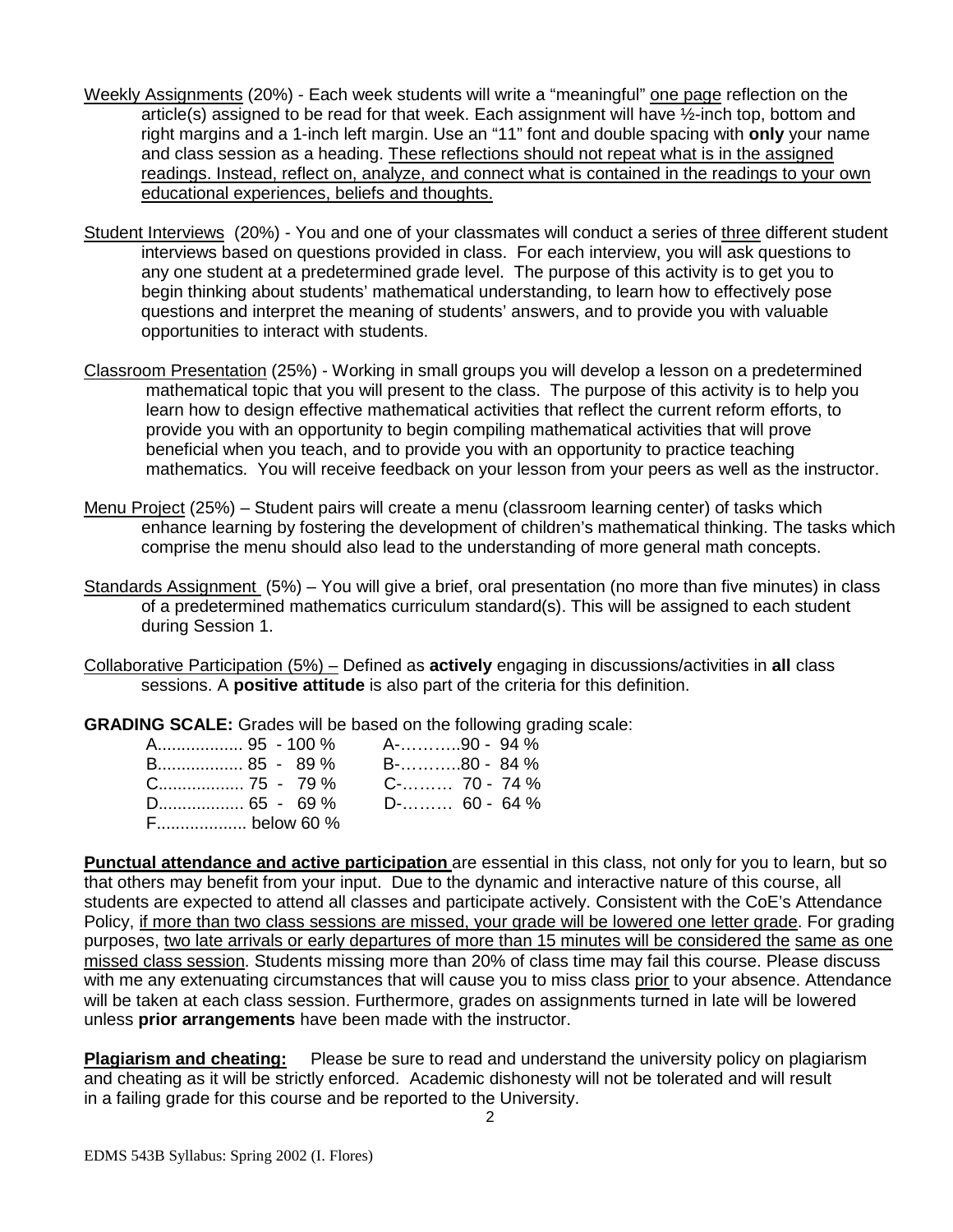## **Session #1 (2/6/2002) COURSE INTRODUCTIONS** NO ASSIGNMENT DUE TODAY ASSIGNMENT OF NCTM STANDARDS FOR SESSION #4

#### **Session #2 (2/13) MODELING**

Carpenter, T.P., Fennema, E., Franke, M.L., Empson, S., & Levi, L. (in preparation). Problem solving as modeling. In Cognitively Guided Instruction in Mathematics: Professional development in primary mathematics (pp.47-49). Madison, WI: Wisconsin Center for Educational Research.

 Carpenter, T.P., Ansell, E., Frank, M.L., Fennema, E., Weisbeck, L. (1993). Models of problem solving: A study of kindergarten children's problem solving processes. Journal for Research in Mathematics Education, 24 (5), 427-440.

## **Session #3 (2/20)**

## **CHILDREN'S UNDERSTANDING**

Carpenter, T.P., & Lehrer, R. (in preparation). Teaching and learning mathematics with understanding.

 Ginsburg, H.P. & Baron, J. (1993). Cognition: Young children's construction of mathematics. In R.J. Jensen (Ed.), Research ideas for the classroom: Early childhood mathematics, (pp. 3-21). New York, NY: Macmillan Publishing Company.

## **Session #4 (2/27)**

## **FRAMEWORK AND STANDARDS**

National Council of Teachers of Mathematics (2000): Principles and Standards for School Mathematics. Reston, VA: author. This document can be found on the WWW at http://www.nctm.org/.

 California Department of Education (1999). Mathematics Content Standards for California Public Schools, Kindergarten Through Grade Twelve. Sacramento, CA: author. This document can be found on the web at http://www.cde.ca.gov/.

## **Session #5 (3/6)**

# **ADDITION AND SUBTRACTION (Part 1)**

Carpenter, T.P., Fennema, E., Franke, M.L., Empson, S., & Levi, L. (in preparation). What is cognitively guided instruction (CGI)?. In Cognitively Guided Instruction in Mathematics: Professional development in primary mathematics (pp. 1-3). Madison, WI: Wisconsin Center for Educational Research.

 Carpenter, T.P., Fennema, E., Franke, M.L., Empson, S., & Levi, L. (in preparation). Children's mathematical thinking. In Cognitively Guided Instruction in Mathematics: Professional development in primary mathematics (pp. 4-7). Madison, WI: Wisconsin Center for Educational Research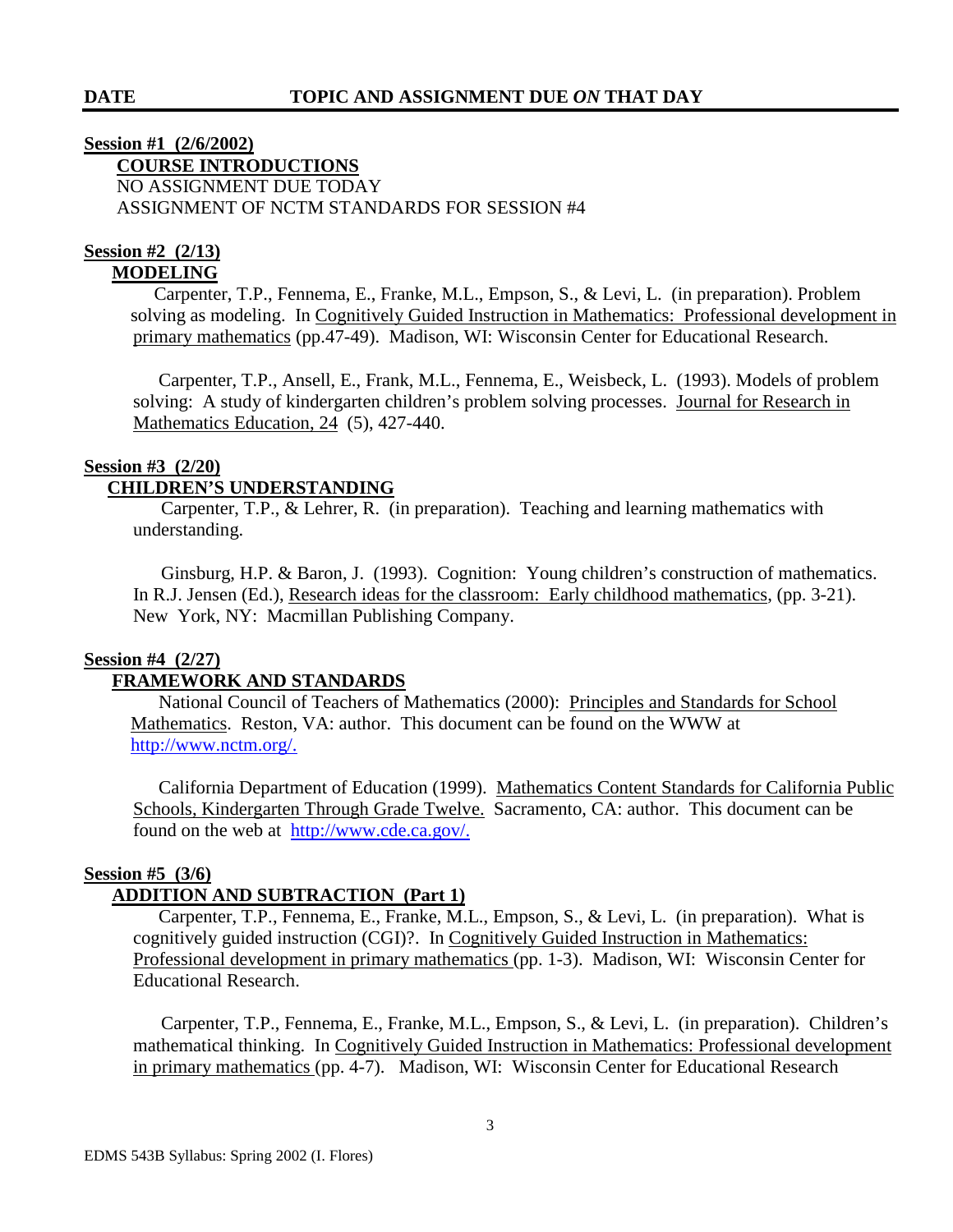Carpenter, T.P., Fennema, E., Franke, M.L., Empson, S., & Levi, L. (in preparation). Classification of addition/subtrction. In Cognitively Guided Instruction in Mathematics: Professional development in primary mathematics (pp. 8-13). Madison, WI: Wisconsin Center for Educational Research.

 Carpenter, T.P., Fennema, E., Franke, M.L., Empson, S., & Levi, L. (in preparation). Children's solution strategies of addition/subtraction problems. In Cognitively Guided Instruction in Mathematics: Professional development in primary mathematics (pp. 14-29). ). Madison, WI: Wisconsin Center for Educational Research.

## **Session #6 (3/13)**

#### **INTERVIEWS**

#### \***Interview #1 Due Today (Everyone—NOT Optional)**

 Huinker, D.M. (1993). Interviews: A window to students' conceptual knowledge of the operations. In N.L. Webb (Ed.) Assessment in the mathematics classroom: 1993 Yearbook (pp. 80-86). Reston, VA: National Council of Teachers of Mathematics.

## **Session #7 (3/20)**

## **TECHNOLOGY**

Dick, T. (April 1988). The continuing calculator controversy. Arithmetic Teacher, 37-41

## **INSTRUCTIONAL PRACTICES (Part 1)**

Heaton, R.M. (1996). Learning while doing: Understanding early efforts to create new practices of teaching and learning mathematics for understanding. In D. Schifter (Ed.), What's happening in math class?: Reconstructing professional identities Vol. 2 (pp. 74-80). New York: Teachers College

 Lester, J.B. (1996). Establishing a community of mathematics learners. In D. Schifter (Ed.), What's happening in math class?: Envisioning new practices through teacher narratives Vol. 1 (pp. 88-102). New York: Teachers College.

#### **INSTRUCTIONAL PRACTICES (Part 2)**

 Ball, D.L. (Summer 1992). Magical hopes: Manipulatives and the reform of math education. American Educator, 14, 16-18, 46-47

# **Session #8 (3/27)**

## **FRACTIONS**

## **\*Fractions Interview Due Today (Option For Interview #2)**

Bezuk, N. & Bieck, M. (1993). Current research on rational numbers and common fractions: Summary and implications for teachers (pp. 118-136). In D.T. Owens (Ed.), Research Ideas for the classrooms: Middle grades mathematics. New York: Macmillan.

 Empson, S.B. (October 1995). Using sharing situations to help children learn fractions. Teaching Children Mathematics, 110-114.

 Owens, D.T. & Super, D.B. (1993). Teaching and learning decimal fractions (pp. 137-158). In D.T. Owens (Ed.), Research ideas for the classrooms: Middle grades mathematics. New York: Macmillan.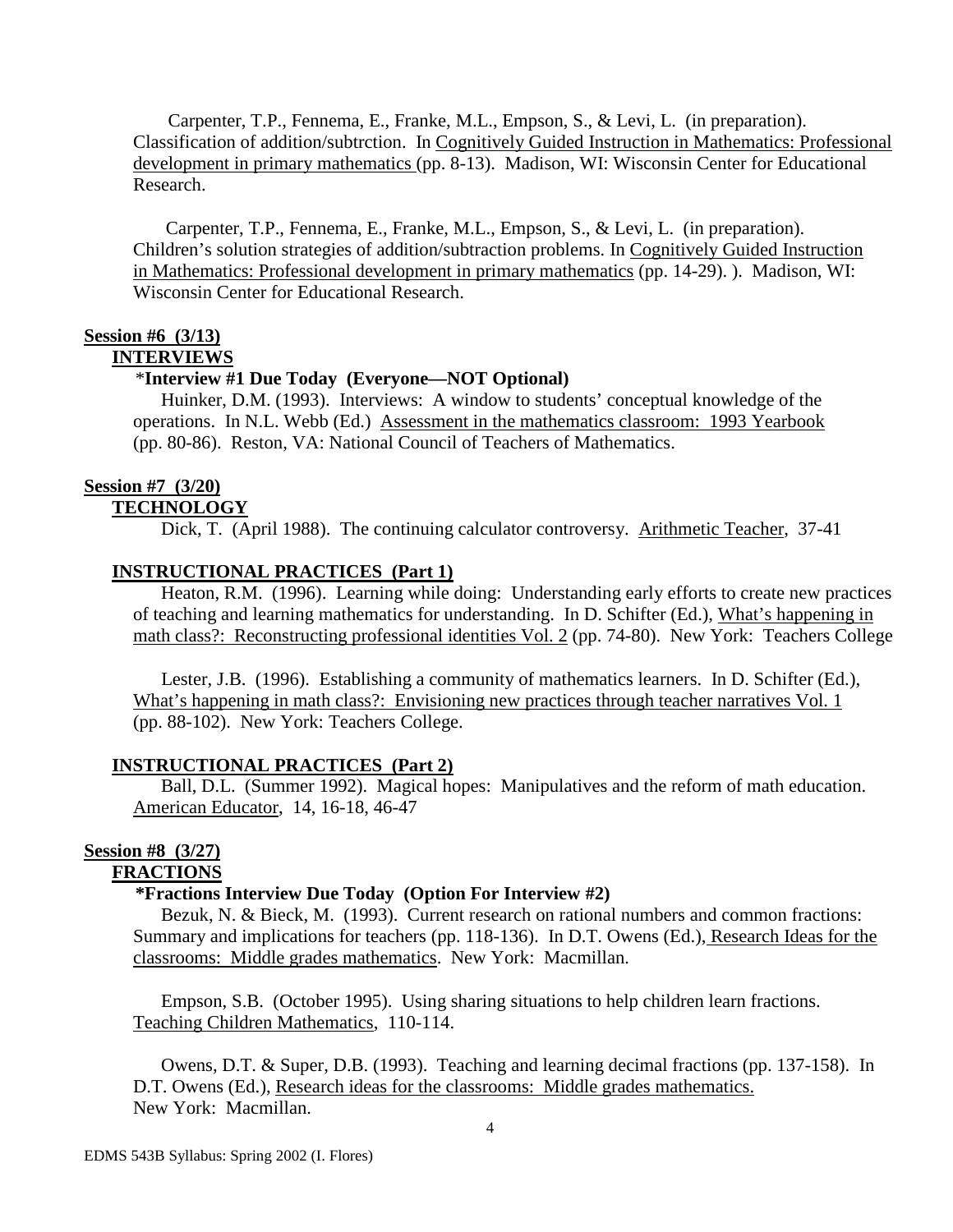#### **Session #9 (4/10) MEASUREMENT AND SCALE**

## **\*Measurement and Scale Interview Due Today (Option For Interview #2)**

 Sanford, S. (1993). Assessing measurement in the primary grades. In N.L. Webb (Ed.), Assessment in the mathematics classroom: 1993 Yearbook (pp. 74-79). Reston, VA: National Council of Teachers of Mathematics.

 Hendry, A.M. (1996). Facilitating children's construction of their own mathematical understandings. In D. Schifter (Ed.), What's happening in math class?: Envisioning new practices through teacher narratives Vol. 1 (pp. 9-13). New York: Teachers College.

#### **Session #10 (4/17) GEOMETRY**

## **\*Geometry Interview Due Today (Option For Interview #2)**

Nitabach, E. & Lehrer, R. (April 1996). Developing spatial sense through area measurement. Teaching Children Mathematics, 2 (8), 473-476.

 Sovchik, R.J. (1996). Geometry (pp. 493-525). In Teaching mathematics to children, (2nd ed.). New York: Harper Collins.

## **Session #11 (4/24)**

#### **FUNCTIONS AND ALGEBRA**

## **\*Functions and Algebra Interview Due Today (Option For Interview #2)**

 Usiskin, Z. (February 1997). Doing algebra in grades K-4. Teaching Children Mathematics, 3 (6), 346-356.

## **Session #12 (5/1)**

## **STATISTICS AND PROBABILITY**

## **\*Statistics and Probability Interview Due Today (Option For Interview #3)**

 Russell, S. J. & Mokros, J. (February 1996). What do children understand about average? Teaching Children Mathematics,2 (6), 360-364.

Fennell, F. (1993). Probability. In T.E. Rowan & L.J. Morrow (Eds.), Implementing the K-8 curriculum and evaluation standards: Readings from the arithmetic teacher (pp. 78-82). Reston, VA: National Council of Teachers of Mathematics.

 Friel, S. N. & Corwin, R.B. (1993). The statistics standards in K-8 mathematics. In T.E. Rowan & L.J. Morrow (Eds.), Implementing the K-8 curriculum and evaluation standards: Readings from the arithmetic teacher (pp 73-77). Reston, VA: National Council of Teachers of Mathematics.